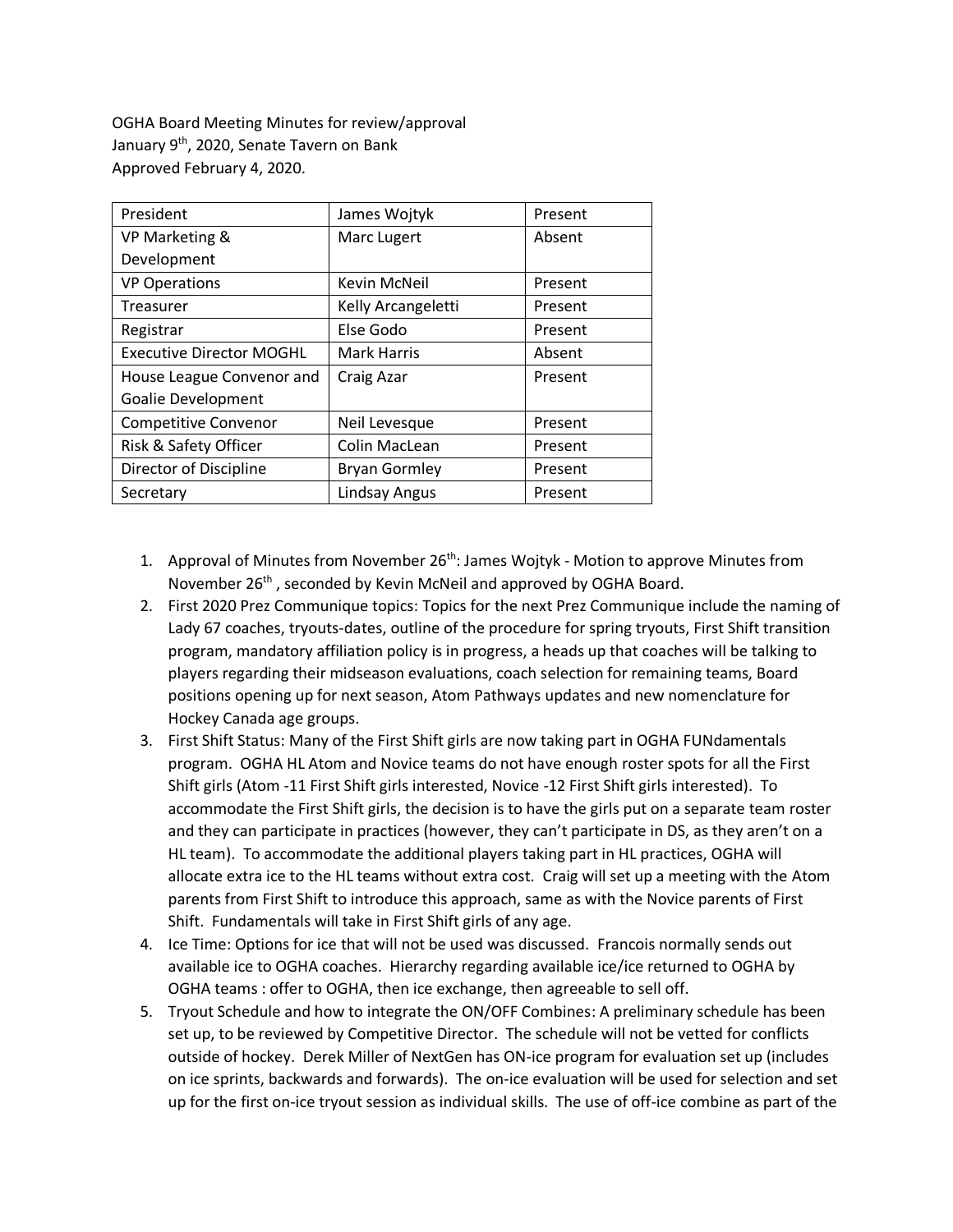selection process and long term player development was discussed. Off-ice combines will not be used as part of the evaluation process.

James- MOTION: OGHA will commence contract negotiations with NEXT GEN for on ice component during competitive tryouts, seconded by Kevin, passed unanimously.

- 6. OGHA Memorabilia for girls aging out: Kevin Marshall asked if we have spare jerseys for girls aging out of the association this spring. The number of girls aging out and cost of jerseys will be reviewed.
- 7. OWHA notices: James to send out.
- 8. Director of Discipline, Bryan Gormley. Bryan has received reports of one more coach and one more player suspension, but no other reports. Recategorization: last fall, Bantam C was recategorized to Bantam B, resulting in two B teams. This was an exception OGHA was granted as we didn't have the ice to accommodate a recategorization to BB. James suggested to aim for higher level categories, so that we don't run into this again.
- 9. Financial Caps for teams: Kevin McNeil will contact a parent who indicated interest in setting guidelines.
- 10. Coaches Code of Conduct: Bryan Gormley to draft an OGHA Coaches Code of Conduct.
- 11. What needs to get done in 2020 before the AGM? Outstanding items to delegate/task out: Constitution, OSEG proposal.
- 12. Provincial Women's Hockey League: Gloucester and OGHA to join at this level in order to form a team with the skill set to play intermediate in this league. This will be done to retain girls who are skilled enough to play at this level.
- 13. Board positions opening up this Spring: President, VP Marketing, VP Ops. Succession planning: James Wojtyk indicated that he would act as Past President (Kevin McNeil would act as Past VP Ops) to mentor. Additional of a FUNdamental representative to the Board was discussed. Craig stated that there is a lot of interest in HL but that HL would like to have their own committee and one member would come back to board to report.
- 14. Set schedule for Board meetings. Topic not discussed at this meeting.

Roundtable:

-Concerns were raised regarding how the coaches were named, prior to full board approval and the documentation of the decision. Minutes of last meeting did not document the full discussion on each coach.

-The request was made to have the process for picking teams documented and voted on by the board.

-The process for picking teams was discussed and included the use of an independent panel, compilation of data (Team Genius), discussion with the independent evaluators (5-8 independent evaluators) and a vote by consensus with the coach included.

-We do not have a mandatory affiliation policy, however, the board is in favour of an affiliation policy (to be worked out).

-Coaches: The decision to name a coach or leave a coaching position open was discussed. Should a coach be named and it's later deemed they are not an appropriate choice, what options are available?

-Else- MOTION: No exceptional playing status will be granted to OGHA players, seconded by Kevin, passed unanimously by present voting members.